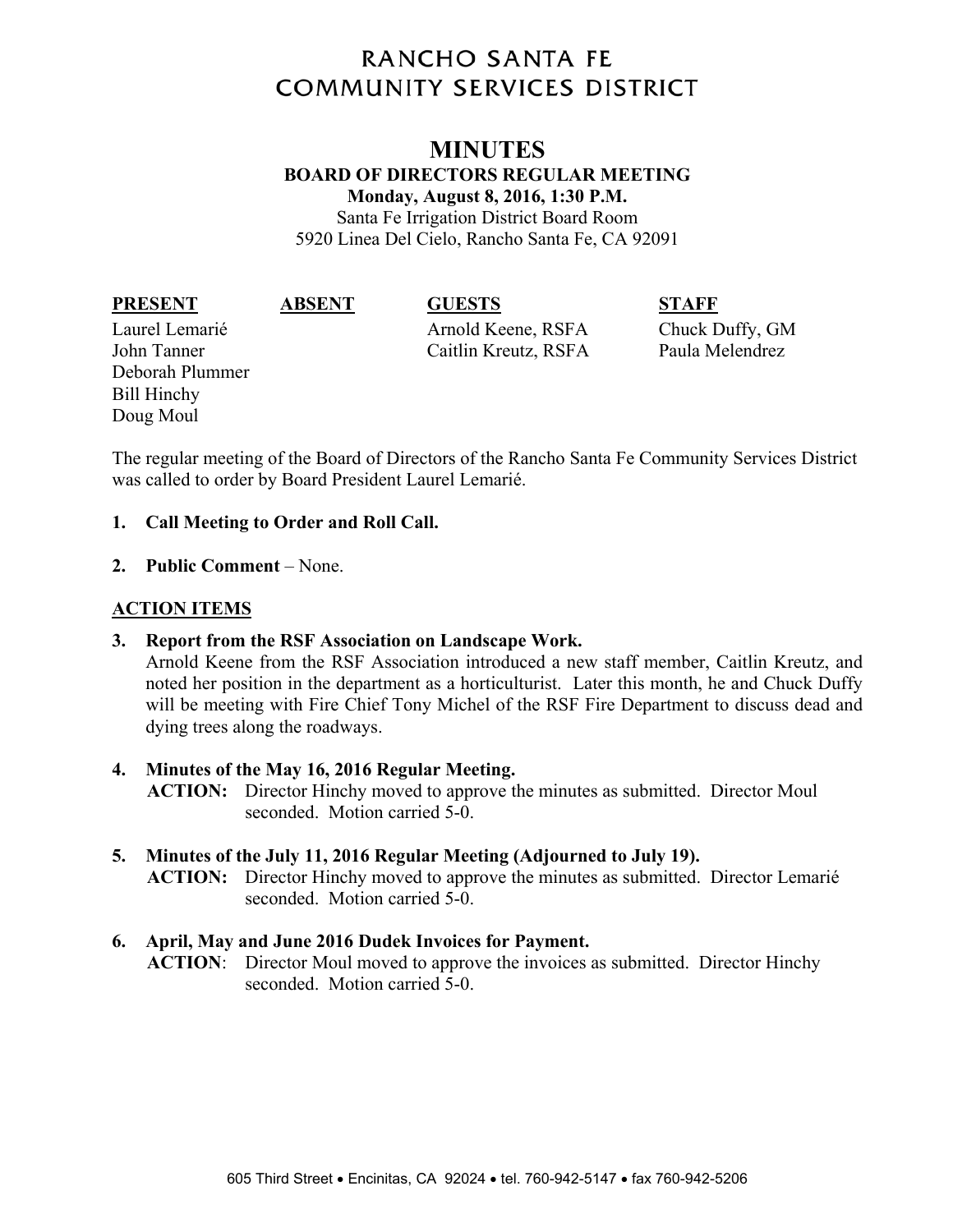**7. Consideration of Resolutions Directing That the Sewer Service and Sewer Standby Charges and the Community Facilities District No. 1 Assessments be Collected on the County of San Diego Property Tax Roll.** 

**ACTION:** 1. President Lemarié opened the public hearing. There were no comments from the public. Staff reported that no written comments were received.

- 2. President Lemarié closed the public hearing.
- 3. Director Tanner moved to approve the Resolutions as presented. Director Moul seconded. Motion carried 5-0.
- **8. Report on Community Facilities District No. 1 Annual Levy.**  For Board information only.
- **9. Santa Fe Valley Development Project and Community Facilities District No. 1.**  a. Santa Fe Valley Project Update – Noted and filed. b. CFD Fund Balances – Noted and filed.
- **10. District Engineer's Report.** 
	- a. Treatment Plant, Pump Station, and Sewer System Operations Report Noted and filed.
	- b. Collections Crew Operations Log Noted and filed.
- **11. General Manager's Report**.
	- a. Update on recycled water General Manager Chuck Duffy provided an update on the recycled water project.
- **12. Monthly Flow Reports –** Noted and filed.

### **13. Monthly Financial Reports.**

- a. Account Balances– Noted and filed.
- b. 2015-2016 Revenue & Expenditure Report Noted and filed.
- c. LAIF Monthly Update Noted and filed.

### **14. Upcoming Seminars – None.**

# **CONSIDERATION OF CORRESPONDENCE**

An informational package containing copies of all pertinent correspondence to and from the District for the month of June 2016 was given to each Director along with the Agenda.